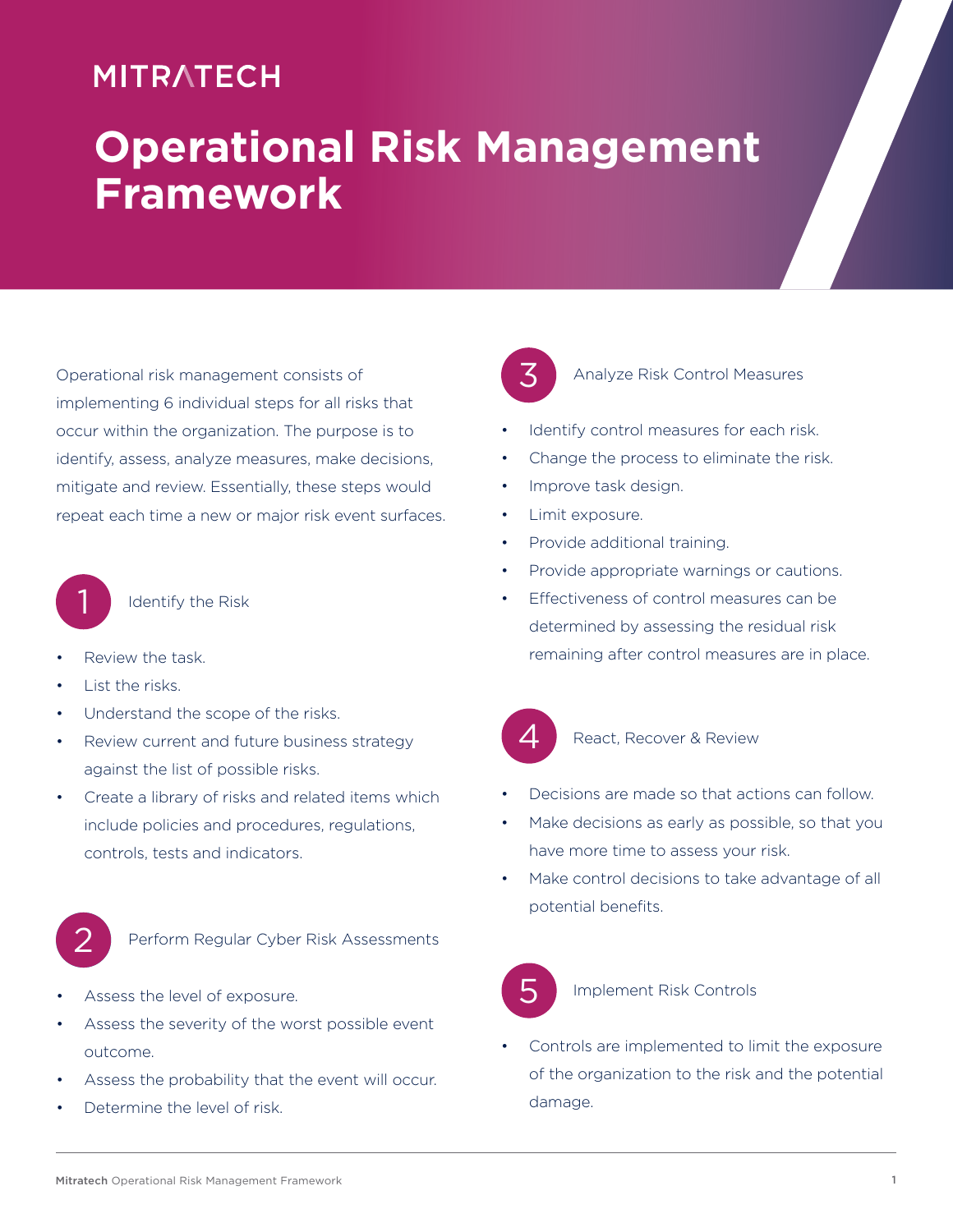

#### Supervise & Review

- The implemented risk controls should be reviewed regularly to ensure that controls are being followed correctly.
- Additional reviews are necessary if the implemented control does not provide the required level of risk control at optimum cost.

## Mitratech's Operational Risk Components

Diving deeper into the six-step framework detailed above, an organization's operational risk framework should consist of further key components, which are namely: Risk and Control Self Assessments (RCSA's), Risk Identification, Risk Quantification, Internal and External Loss Events and Scenario Modelling.

It is the responsibility of the organization to ensure that the operational risk framework provides comprehensive coverage across the different operational risk event types, and to perform ongoing assessments of not just the individual components, but the overall success of the framework.



#### RCSA's & Risk Identification

- Incorporates 6-step ORM framework.
- Gathers results from assessments.
- Involves various business units.
- Provides risk transparency.

RCSAs are an integral component of an operational risk framework, they involve the participation of both top management and staff across all levels in order to better assess the organization's overall risk profile. Cross-functional controls and risks are also better understood and discussed which further promotes transparency. However, problems can arise given the variety of views around topics such as who should perform the RCSA and which methods to use. Thus, it is not surprising that many organizations unwittingly fail to perform these tasks adequately.

#### Challenges can also include:

- Administrative: Reliance on paper processes or a plethora of spreadsheets with a lack of version control or security.
- Cultural: Lack of management support in the process.
- Value to the firm: Inadequate reporting and monitoring across the organization.

Mitratech's GRC Platform offers predefined RCSAs, yet still customisable to your business needs and can be sent across the organization and to external stakeholders within minutes. Assessment answers and risk insights are derived in real-time, providing deep insight and clear identification of risks.

The Risk Control Self Assessment (RCSA) funcionality within Mitratech's Alyne offers a structured variant for identifying and recording risks. Based on a library of over 1000 questions, surveys can be carried out across your organization. Based on the answers received, Alyne can automatically suggest risks which can be transferred directly to a risk register.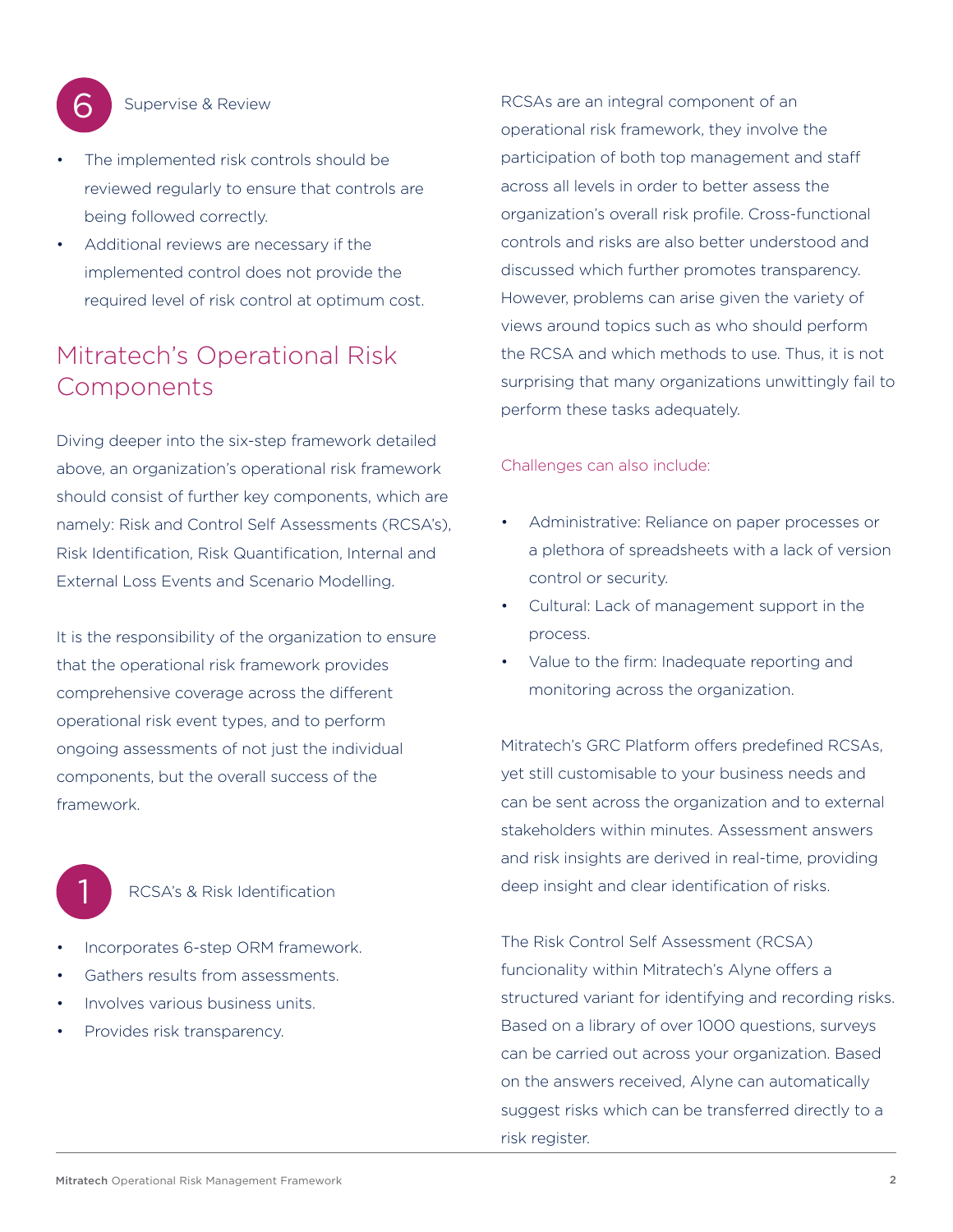The risk identification capabilities within Mitratech's Alyne will help your business units – your primary sources of risk information within the organization – to articulate their risks as accurately as possible. Actively placing greater emphasis on the risk identification stage will make for successful risk management further down the line.



#### Risk Quantification

- Assesses the level of exposure.
- Places a value on the risks the organization faces.

Every financial institution has different tolerance for risks, meaning that portfolio managers do not have a one-size-fits-all approach for all risks. Risk quantification involves analyzing and evaluating risks and their interactions to predict potential risk events. It is not uncommon for financial institutions to use a range of risk models to analyze their risk profiles. However, the problem with risk models is that they are often generalized and overlook the complexity of the individual organization. New advancements in technology, allow business leaders to easily conduct assessments that can help them quickly identify risks that can potentially cause damages and losses to the organization. These sophisticated approaches allow organizations to assign a monetary value to each individual risk and ultimately quantify their investments.

Operational risk management does not stop once risks have been identified and managed. In order to obtain an accurate view of a financial institution's risk profile, actual losses from internal and external events should be captured and recorded.



#### Internal Loss Events

- Inward-looking element.
- Actual event losses that can be quantified and validated.
- Provides opportunity to learn from hindsight.

Quantified and validated data collected from these events helps the organization to better understand their decision-making process and allows for further improvement and adjustments to steps taken for future events.



#### External Loss Events

- Outward-looking element.
- Provides a more holistic outlook towards factors affecting the organization's business objectives.

This prevents organizations from having a myopic view towards potential threat and risks that may otherwise jeopardize business operations. They serve as a constant reminder that risks have to be better managed using peripheral vision.



#### Scenario Analysis

- Forward-looking element.
- Serves as a means to explore potential extreme events.
- Increases preparedness to handle risk events.